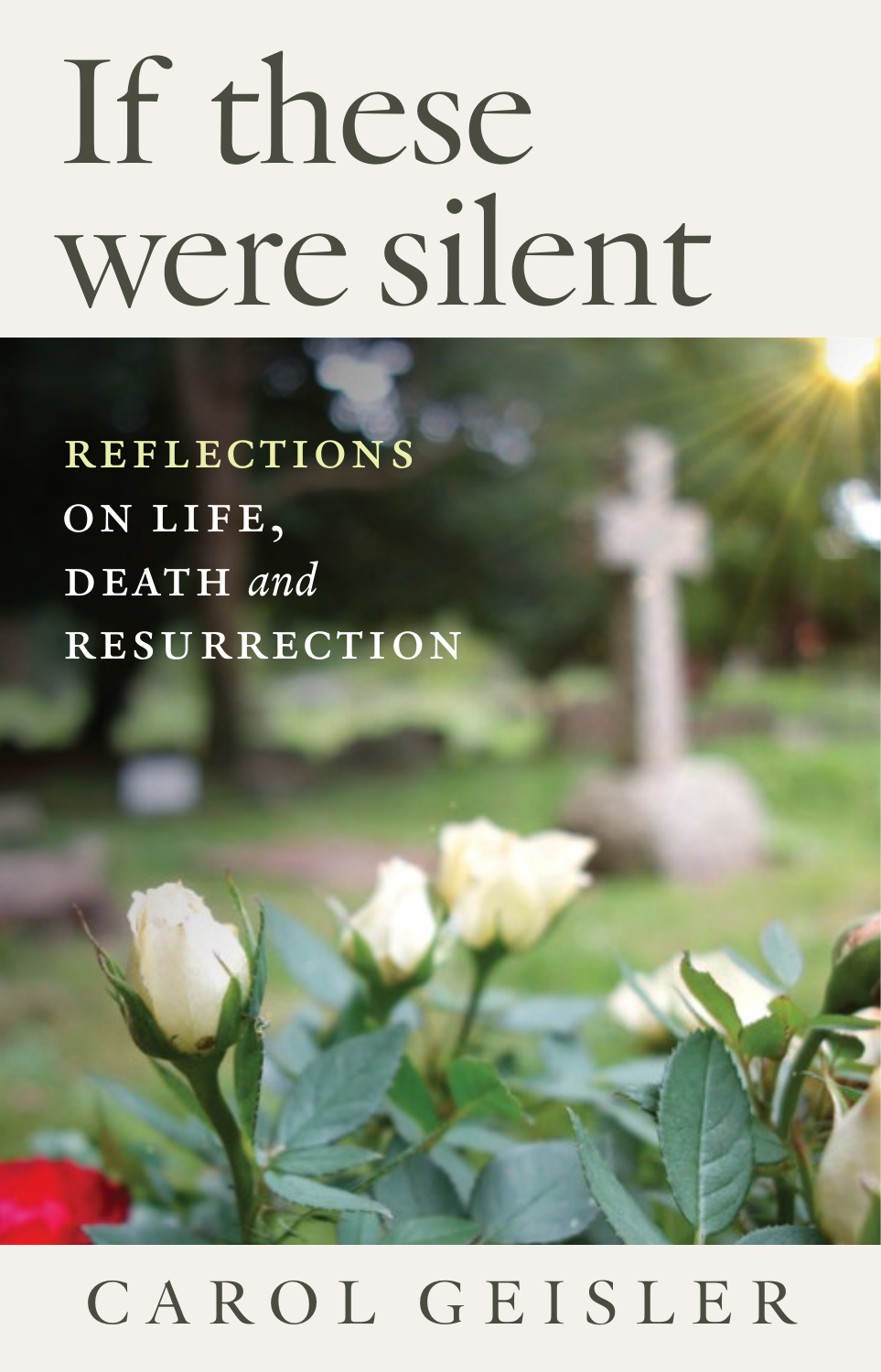## introduction

When Jesus entered Jerusalem on the day<br>we now call Palm Sunday, some of the<br>Pharisees complained about the noisy<br>acclaim of Jesus' disciples. The Savior replied "I we now call Palm Sunday, some of the Pharisees complained about the noisy acclaim of Jesus' disciples. The Savior replied, "I tell you, if these were silent, the very stones would cry out" (Luke 19:40). The faithful who have fallen asleep in Jesus now live in his presence as their bodies are laid to rest to await the resurrection on the Last Day. Yet while these saints, at least from our earthly perspective, have fallen silent, stones cry out in praise. In cemeteries everywhere, engraved monuments and headstones cry out in witness to the faith in which these believers lived and died. The memorials, hymns and Scripture verses that shape the titles and themes of these devotions were taken from stone cemetery markers.<sup>1</sup> These stones, some new, others old and worn, continually cry out in the joyful faith and confident hope that marked the lives of the saints whose bodies rest there to await the Second Coming of the Lord. Come, Lord Jesus!

1. While Christian memorials and headstones are found in cemeteries everywhere, the inscriptions used in these devotions are found in the cemetery of St. John's Lutheran Church in Orange, California. The devotions' titles reflect, in whole or in part, these engraved inscriptions.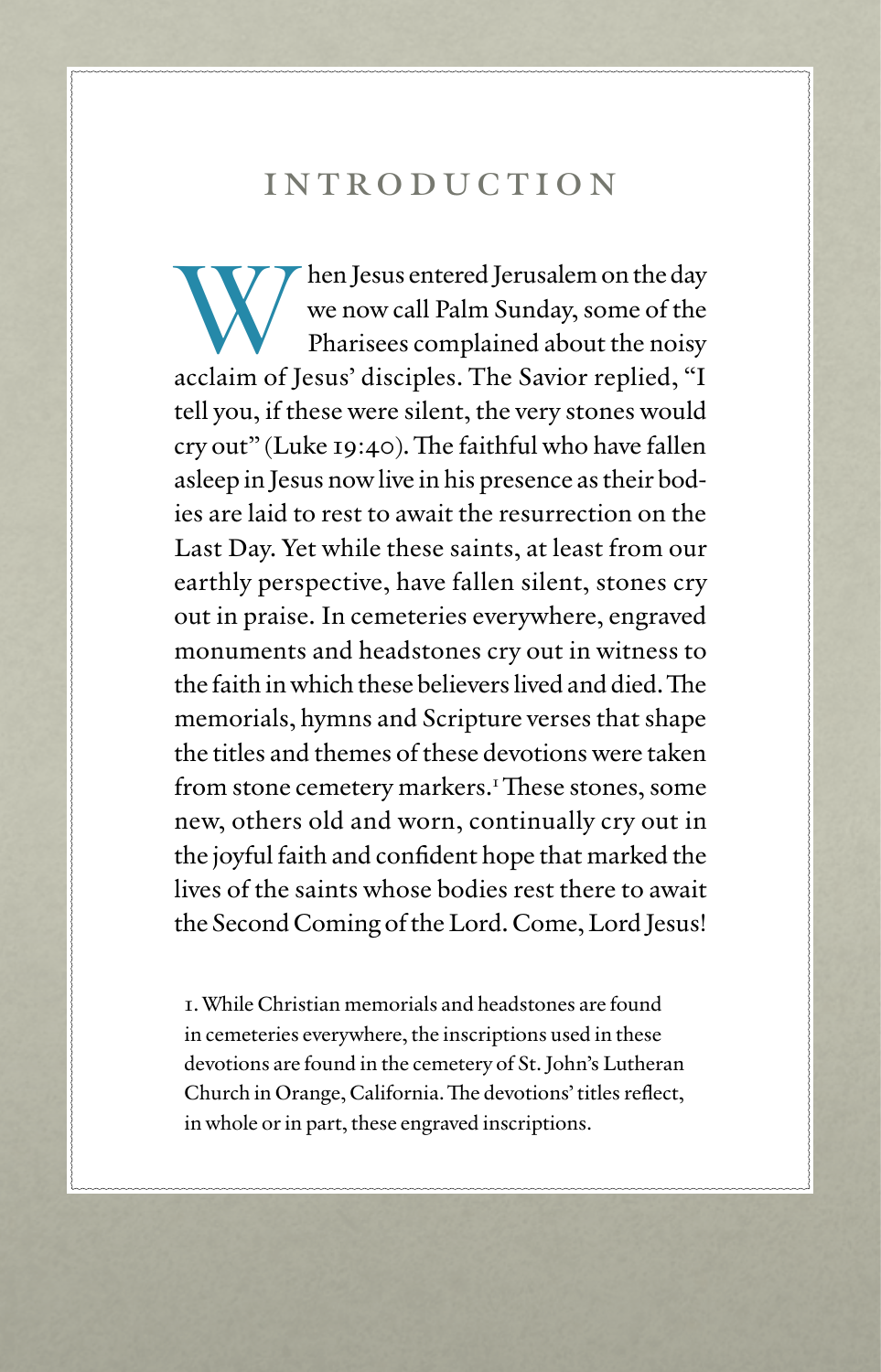## The Lord Is My Light and My Salvation

*The Lord is my light and my salvation; whom shall I fear? The LORD is the stronghold of my life; of whom shall I be afraid?* **PSALM 27:1** 

We welcome the coming of night and with it, the darkness that brings a field of stars, cool air and refreshing sleep. But much that is unknown hides in darkness, and we may fear hidden dangers or long, lonely hours.

Facing death, even with faith in Christ Jesus, we may fear what is hidden and unknown to us. But for our God and Savior even "the night is as bright as day, for darkness is as light" to him (Psalm 139:12). Jesus endured for us the darkness of death and the grave, and in the light of the first Easter morning, he rose bodily from death, overcoming sin, death and Satan, victorious over all the powers of darkness. Through faith in Jesus' name we have forgiveness, eternal life and the certain promise of our bodily resurrection on the Last Day. Our risen and conquering Lord is our stronghold, our fortress, in life *and* in death. Of whom shall we be afraid?

> *Jesus, in life and death you are my light and my salvation. Amen.*

Read: Psalm 27; 1 John 1:5-9